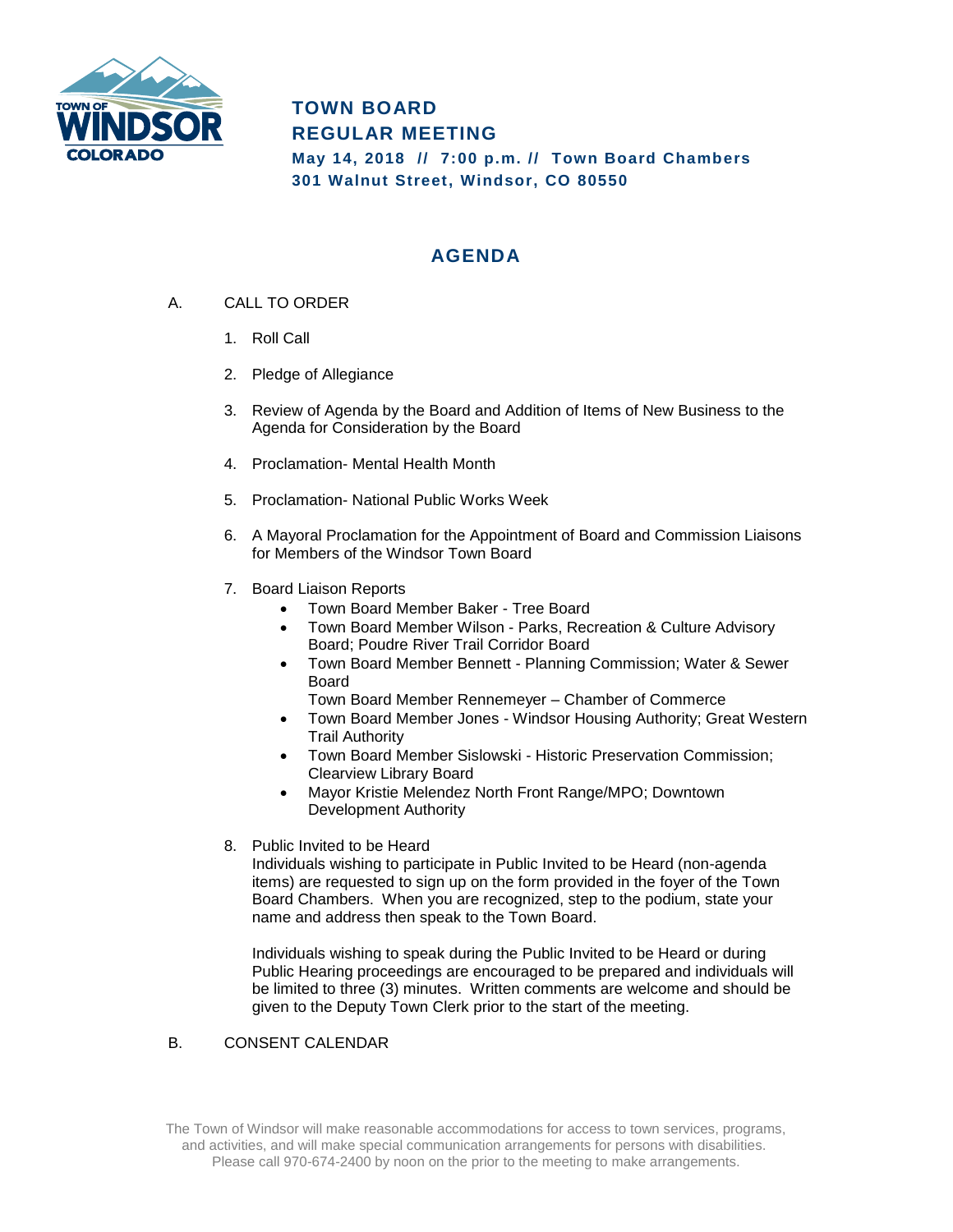- 1. Minutes of the April 23, 2018 Regular Meeting Amanda Mehlenbacher
- 2. Resolution No. 2018-46 A Resolution Approving an Easement and Right-Of-Way for Water Line Facility in Association With Development in Lot 5, Jacoby Farm Subdivision Fifth Filing in the Town of Windsor, and Authorizing the Mayor to Execute Same – M. Berry
- 3. Resolution No. 2018-47 A Resolution Making Certain Findings of Fact Concerning the Great Western 7th Annexation to the Town of Windsor, Colorado; Determining Substantial Compliance with Section 31-12-101, ET SEQ., C.R.S., "The Municipal Annexation Act of 1965"; and Establishing Dates for Public Hearings Before the Planning Commission and the Town Board of the Town of Windsor, Colorado, with Regard to the Great Western 7<sup>th</sup> Annexation -GWIP, LLC, Broe Land Acquisitions 10, LLC Broe Land Acquisitions 11, LLC and Windsor Renewal 1, LLC, owners; Erik Halverson, Great Western Development, applicant; Cory Rutz, Otten Johnson Robinson Neff + Ragonetti, applicant's representative
- 4. Resolution No. 2018-51- A Resolution Approving a Deed of Easement and Right-Of-Way From JSCS Farms, LLC, to the Town of Windsor for the Installation of a Water Pipeline, and Authorizing the Mayor to Execute Same – O. Herrera
- 5. Resolution No. 2018-52- A Resolution Approving a Deed of Easement and Right-Of-Way From Douglas C. Beethe and Terese L. Beethe to the Town of Windsor for the Installation of a Water Pipeline, and Authorizing the Mayor to Execute Same – O. Herrera
- 6. Resolution No. 2018-53- A Resolution Approving and Accepting a Deed of Dedication Correcting Chain of Title for Right-of-Way in Association with the Raindance Development in the Town of Windsor – K. Emil
- 7. Resolution No. 2018-48 –A Resolution Approving And Adopting An Agreement For Termination Of Tenancy Between The Town Of Windsor And The Weld County School District Re-4 With Respect To The Vacation Of Leased Maintenance Facility Premises – Ian D. McCargar
- 8. Report of Bills April 2018 D. Moyer

#### C. BOARD ACTION

- 1. Ordinance No. 2018-1559 An Ordinance Annexing and Zoning Certain Property known as the Thornton Farm 24 Annexation to the Town of Windsor – City of Thornton, owner, Kevin Woods, City of Thornton City Manager and Mark Koleber, City of Thornton Water Project Director, applicant's representatives *Super majority vote required on second reading*
	- Second reading
	- Legislative action
	- Staff presentation: Millissa Berry, AICP, Senior Planner
- 2. Ordinance No. 2018-1560 An Ordinance Annexing Certain Real Property Pursuant to the Powers Granted to Municipalities Under Colorado Revised Statutes Section 31-12-106 with Respect to the Annexation of Enclaves and Municipally-Owned Land, and Designating Such Property as the "Schaefer Annexation to the Town of Windsor."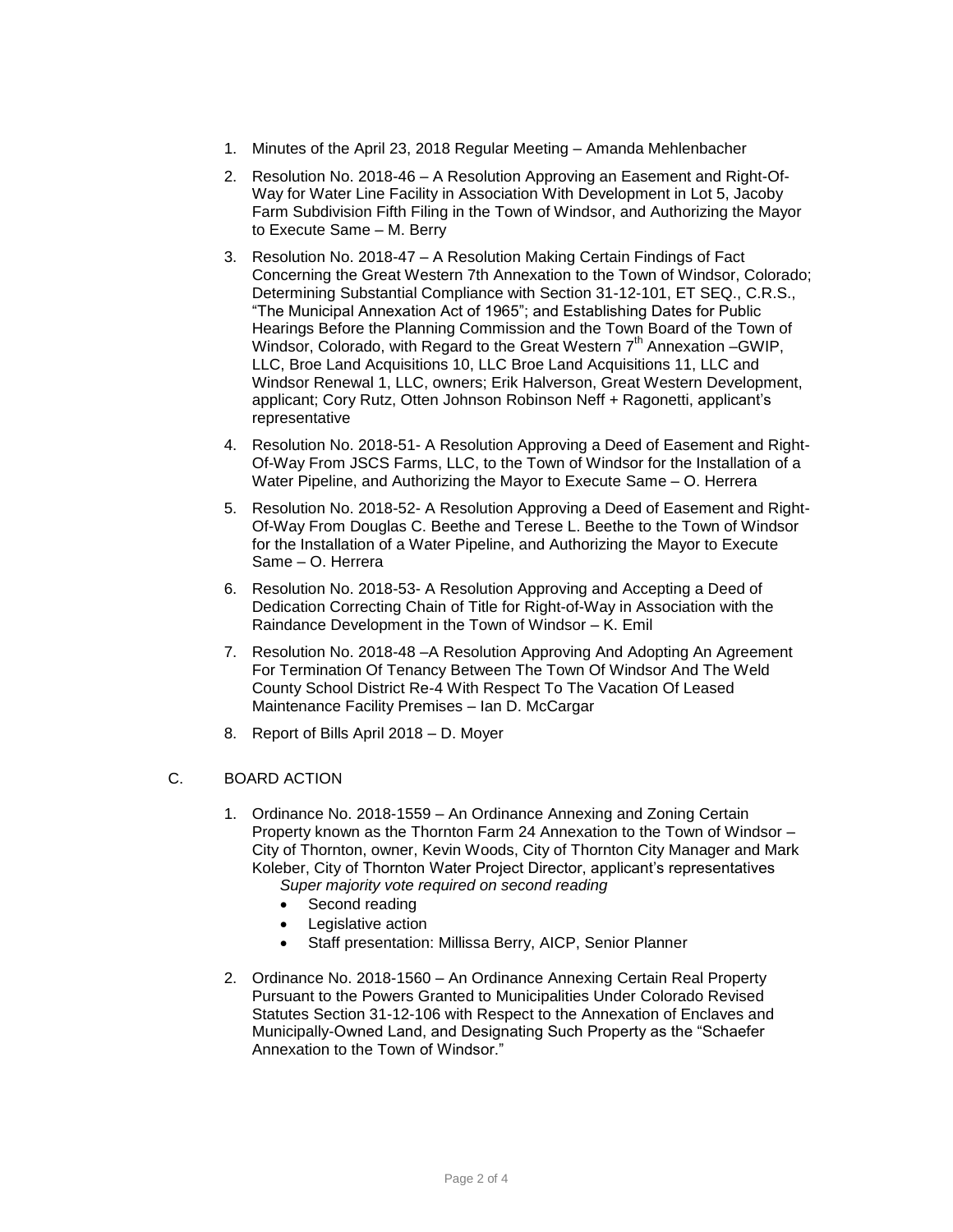- First reading
- Legislative action
- Staff presentation: Ian D. McCargar, Town Attorney/Carlin Malone, Chief **Planner**
- 3. Public Hearing Final Major Subdivision Raindance Subdivision  $3^{rd}$  Filing David Nelson and Martin Lind, Raindance Land Company LLC, owner/applicant / Tom Siegel, Water Valley Land Company, applicant's representative
	- Quasi-judicial
	- Staff presentation: Paul Hornbeck, Senior Planner
- 4. Resolution No. 2018- 49 A Resolution Approving the Final Plat for The Raindance Subdivision  $3^{rd}$  Filing – David Nelson and Martin Lind, Raindance Land Company LLC, owner/applicant / Tom Siegel, Water Valley Land Company, applicant's representative
	- Quasi-judicial
	- Staff presentation: Paul Hornbeck, Senior Planner
- 5. Site Plan Presentation Diamond Valley Subdivision 4th Filing Lot 4 (Snaptron); Earl Tatman, Tatman Properties, owner; Steve Steinbicker, Architecture West, LLC, applicant
	- Staff presentation: Millissa Berry, AICP, Senior Planner
- 6. Site Plan Presentation Falcon Point Subdivision 3rd Filing Lots 1 and 2 (Traffic Masters); Amy Tjardes, SIZZNO, LLC, owner/applicant; Patricia Kroetch, North Star Design, Inc., applicant's representative
	- Staff presentation: Millissa Berry, AICP, Senior Planner
- 7. Site Plan Presentation Highlands Industrial Park Subdivision  $5<sup>th</sup>$  Filing Lot 2, Block 1 (Greendale Center Flex Building 2) – Windsor Center LLC,
	- applicant/Mark Morrison, Schuman Companies, applicant's representative ● Staff presentation: Carlin Malone, Chief Planner
- 8. Resolution No. 2018-50 A resolution approving a contract for donation of improved real property in exchange for public art financial assistance between the Town of Windsor and the Windsor-Severance Historical Society.
	- Legislative action
	- Staff presentation: Luke Bolinger, Recreation Supervisor
- 9. Village East Neighborhood Park Plan
	- Staff presentation: Tara Fotsch, Recreation Manager
- 10. Community Development Report
	- Staff Presentation: Scott Ballstadt, Director of Planning

#### D. COMMUNICATIONS

- 1. Communications from the Town Attorney
- 2. Communications from Town Staff
- 3. Communications from the Town Manager
- 4. Communications from Town Board Members